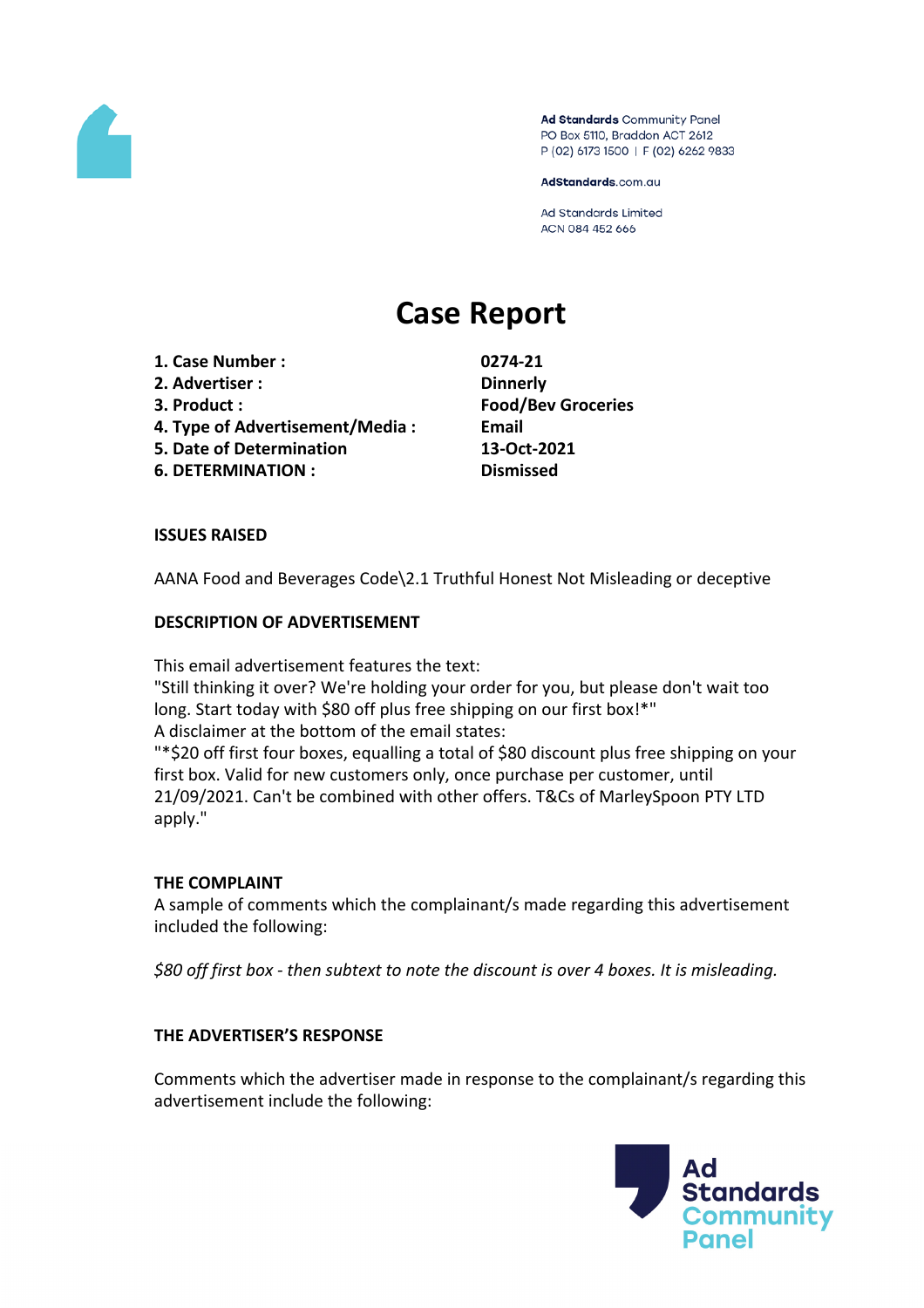

*Advertiser did not provide a response.*

### **THE DETERMINATION**

The Ad Standards Community Panel (the Panel) considered whether this advertisement breaches the AANA Food and Beverages Advertising and Marketing Communications Code (the Code).

The Panel noted the complainant's concern that the advertisement is misleading as it suggests that the \$80 discount is for the first box however is actually an \$80 discount over four boxes.

The Panel viewed the advertisement and noted the advertiser did not respond.

The Panel noted that the product advertised is food and that therefore the provisions of the Food Code apply.

**Section 2.1 Advertising or marketing communications for food ...shall be truthful and honest, shall not be or be designed to be misleading or deceptive or otherwise contravene prevailing community standards, and shall be communicated in a manner appropriate to the level of understanding of the target audience of the Advertising or Marketing Communication with an accurate presentation of all information including any references to nutritional values or health benefits.**

The Panel considered the Practice Note to this section of the Code which provides that:

*"The Panel will not attempt to apply legal tests in its determination of whether advertisements are truthful and honest, designed to mislead or deceive, or otherwise contravene prevailing community standards in the areas of concern to this Code.*

*"In testing the requirement that an advertising or marketing communication shall be truthful and honest, the Community Panel will consider whether the information most likely to be taken from the advertisement by an average consumer in the target market would be reasonably regarded as truthful and honest…"*

The Panel noted that the advertisement is sent to people who have previously expressed interest in the product by starting an order and not completing purchase.

The Panel noted that the phrase "Start today with \$80 off plus free shipping on our first box!\*" includes an asterisk, and that most viewers would recognise the asterisk to mean that there are terms and conditions applicable to the offer.

The Panel noted that below the specified phrase there is a button stating "Pick Recipes" which is a link to a website, and that the terms and conditions for the offer